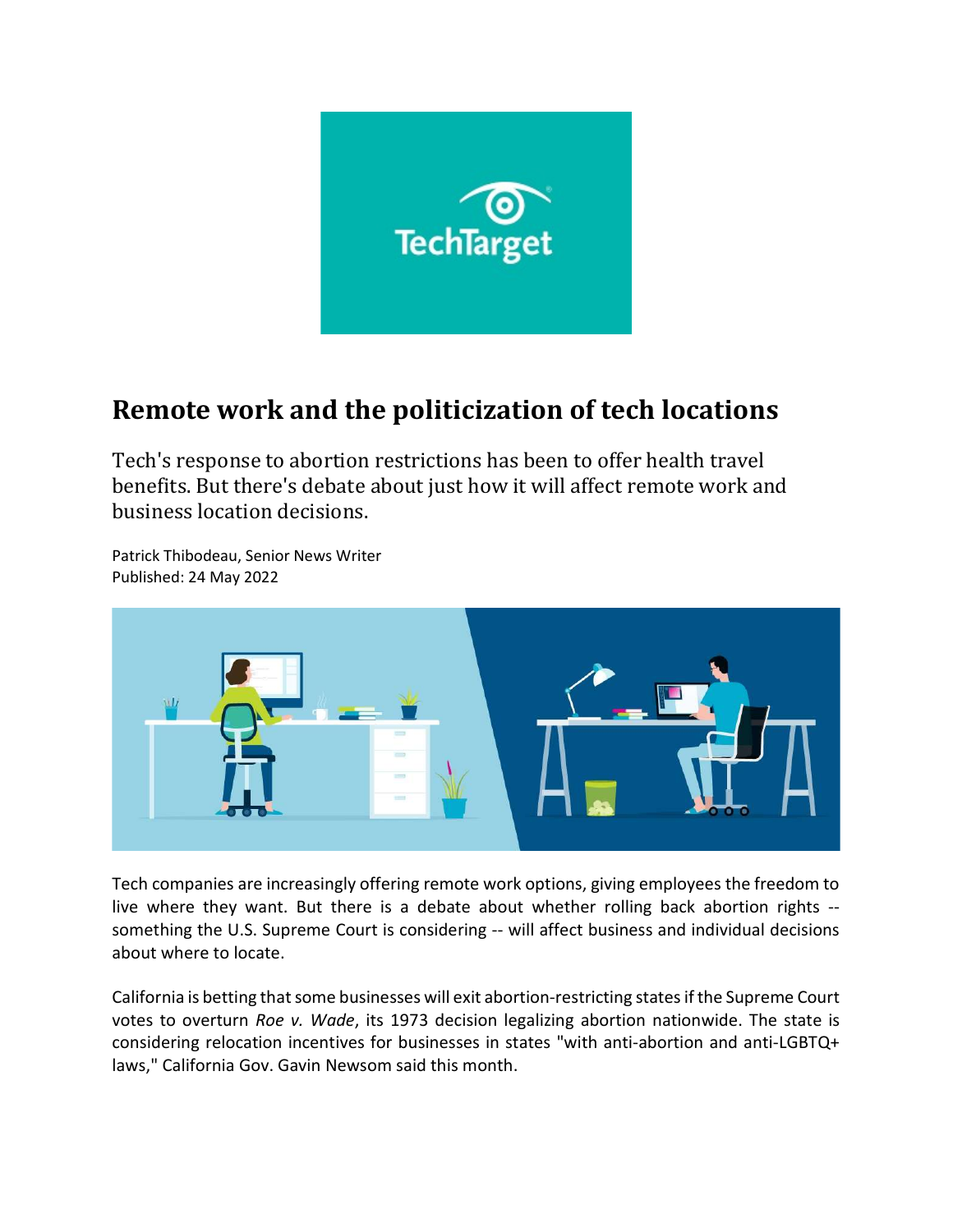After Texas adopted new abortion restrictions last year, Marc Benioff, CEO of San Franciscobased Salesforce, said the company would help employees relocate out of Texas. "Ohana [Hawaiian for family] if you want to move we'll help you exit TX. Your choice," he tweeted.

In the 50 years since the court decided Roe v. Wade, individual workers, especially in the tech industry, have become highly mobile because of remote work, enabling them to move out of state and keep their jobs. If Roe v. Wade is overturned, how states respond might influence personal decisions and business location decisions -- but to what extent is up for discussion among economists and other experts.

Abortion restrictions might make a state like Nevada more appealing to tech firms, said John Boyd, principal of The Boyd Co., a corporate site selection consulting firm in Boca Raton, Fla.

Nevada doesn't have personal or corporate income taxes, and abortion is protected by law in that state, Boyd said. In 1990, Nevada voters approved a ballot question permitting abortion. Boyd expects that companies will consider abortion laws in site selection, although the amount of weight companies place on the issue will vary.

Where talent goes, so does business. Eugene Cornelius Jr., Senior director, Milken Institute Center for Regional Economics

"The tech industry tends to place an enormous premium on these HR and workforce issues," Boyd said. But so far, "the impact has been limited to companies promising to pay for out-ofstate travel for abortions."

Eugene Cornelius Jr., senior director of the Milken Institute Center for Regional Economics, believes that states that put in abortion bans and set other limits on reproductive rights could risk losing some of their educated workforce.

"Where talent goes, so does business," Cornelius said. The Milken Institute, based in Santa Monica, Calif., is a nonpartisan think tank.

## Profit, not abortion laws, will guide decisions

But Fred Carstensen, a professor of finance and economics at the University of Connecticut, doesn't believe that the abortion issue will have a significant role in business location decisions.

"Most businesses are driven by profit, and there is more profit in locating in states with weak or nonexistent safety nets, low taxes, weak regulation," said Carstensen, who is also director of the Connecticut Center for Economic Analysis at the university. Some organizations might believe that it's worthwhile to locate in California or Connecticut, but "more likely will choose the lowcost location" and offer a benefit that includes transportation to a state where abortion is legal, he said.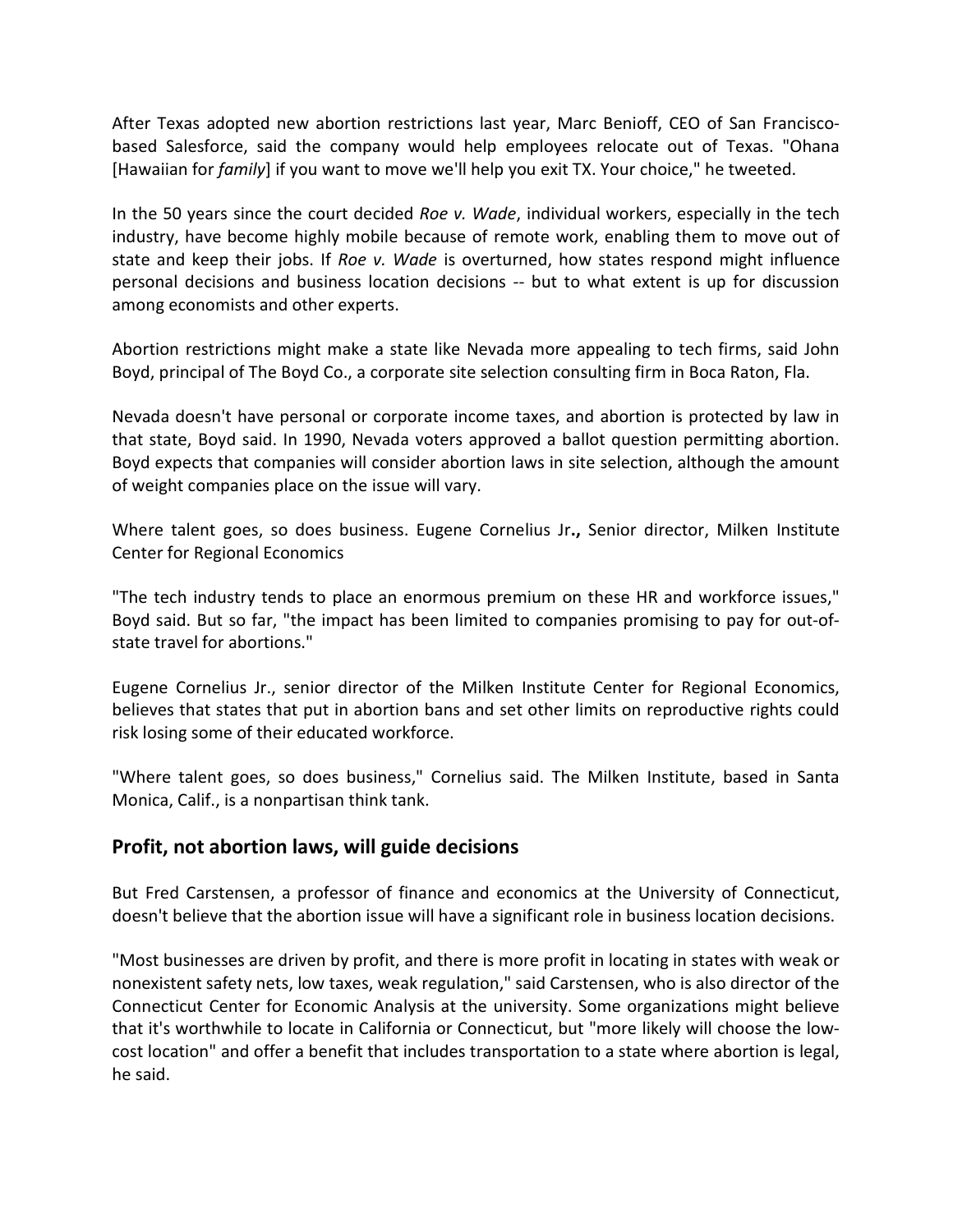The chief response by tech companies to abortion law that Texas adopted last year -- and the recent leak of the Supreme Court draft decision overturning Roe v. Wade -- has been to offer travel benefits for women if healthcare services become unavailable in their home state. Yelp, Citigroup, Tesla and Microsoft have publicly announced or confirmed their decision to offer this employee benefit.

Microsoft, for instance, said in a statement that it "will continue to do everything we can under the law to protect our employees' rights," including "accessing critical healthcare -- which already includes services like abortion and gender-affirming care -- regardless of where they live across the U.S."

David Lewis, president and CEO of OperationsInc, an HR consulting firm in Norwalk, Conn., sees the corporate health benefit announcements as premature and posturing, especially since the court hasn't ruled on the issue.

Lewis also pointed out that workers most affected by an abortion ban likely aren't the well-paid tech workers with the financial means to fly to another state. He said that lower-wage workers in blue-collar jobs with limited financial means would be most affected.

Lewis said there is also a risk that some employees will feel alienated by corporate positions. "Why have we made the assumption that all our employees are pro-choice?" This could be an issue "where companies are going to regret identifying what side they are on," he said.

Technology and science occupations are overwhelmingly dominated by men, who make up 73% of all STEM (science, technology, engineering and math) workers, according to a 2021 U.S. Census Bureau report. The tech industry has made improving gender diversity a priority, but women still only represent about 30% of technical employees and less than half of employees at large tech companies.

Roberta Guise, founder and president of FemResources Inc., believes that tech companies that "embrace strong social values" might be more willing to locate in an abortion-friendly state or move back, and that they might act quickly if Roe. v. Wade is reversed. The San Francisco-based nonprofit works on improving gender equality in the tech workforce.

The rising generation of workers "is likely to flock to employers who care about their right to an abortion and will shun companies that demonstrate they don't care," Guise said. "Companies that show they care more about their bottom line than a woman's right to an abortion will find it increasingly harder to attract good talent."

Guise cited a recent Pew Research Center survey that looked at public opinion on abortion. Of the 18- to 29-year-olds surveyed, 74% said abortion should be legal in all or most cases.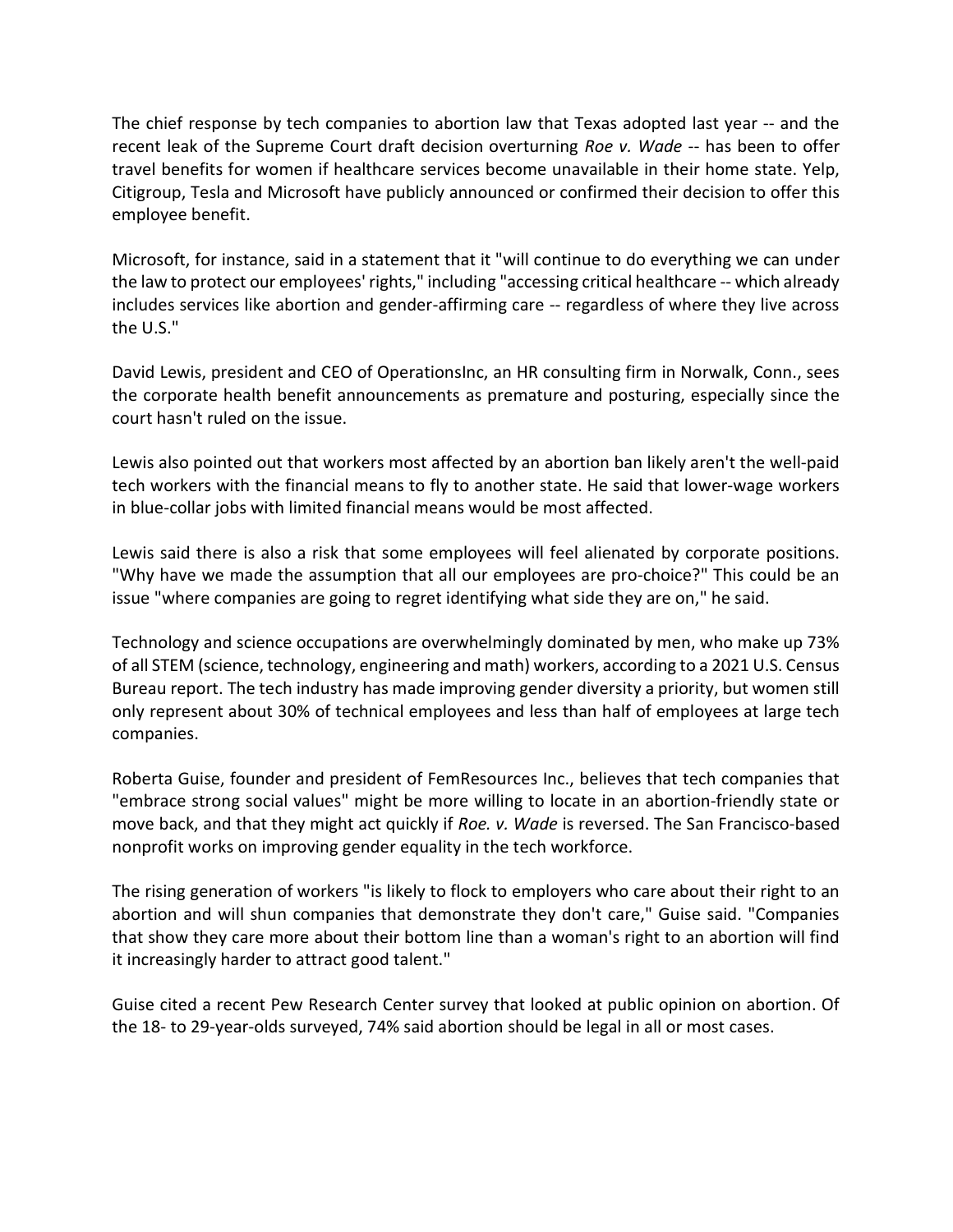If women are met "with less than complete support, they'll take their talent to a firm that has demonstrated absolute support for abortion access and deny their business to states that have made abortion illegal," Guise said.

## Remote work has transformed the labor force

What is clear is that remote work options have been steadily increasing for tech workers, affecting population growth in some states.

Approximately 33% of all tech job ads this year offered remote work options, some of which included hybrid requirements, according to hiring data analyzed by CompTIA, a trade group and certification firm for IT professionals. In 2019, only 11% of tech jobs had a work-from-home option.



Data is from a CompTIA analysis of tech job positions that allow work from home and remote work. Some of these jobs also have a hybrid requirement.

Tennessee and Idaho saw the largest percent change increase in tech jobs, from 2019 to December 2021, according to a study this month by the Technology Councils of North America (TECNA). The group wasn't sure why those two states were leading and believes it could be due to quality-of-life issues. What is more clear is that before COVID-19, tech workers moved to tech hubs, but since the pandemic began, the "technology workforce relocation dynamic has changed," the group reported in May.